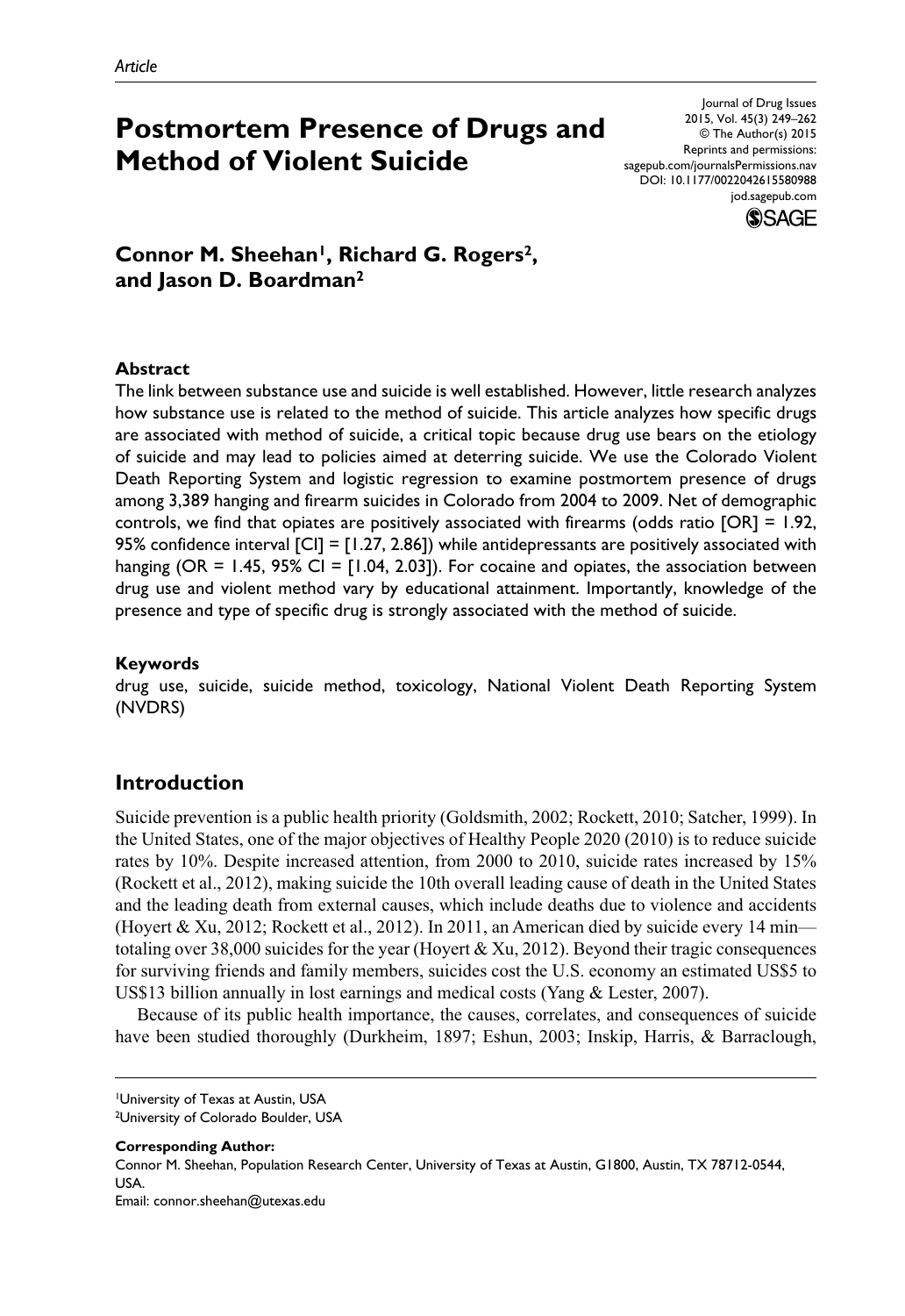1998; Qin, Mortensen, Agerbo, Westergard-Nielsen, & Eriksson, 2000). One of the most consistent findings of this research is that substance use and abuse is one of the strongest predictors of suicide (Brent, 1995; Centers for Disease Control and Prevention [CDC], 2010; Kung, Pearson, & Liu, 2003; Sheehan, Rogers, Williams, & Boardman, 2013). To date, little is known about the relationship between substance use and method of suicide. The relationship between substance use and suicide is a critical topic because drug use bears on the etiology of suicide and as such a greater understanding of the relationship between drug use and suicide potentially may lead to policies aimed at deterring suicide. For example, the causes of suicide may differ between someone prescribed antidepressants for long-term depression and someone self-medicating with opiates in light of chronic exposure to stressors, pain, or major stressful life events.

Using toxicology reports from suicide decedents in the state of Colorado, we examine the associations between the postmortem presence of licit and illicit drugs and method of suicide. Colorado has one of the highest age-adjusted suicide rates in the United States as well as some of the highest levels of drug use and thus serves as a useful and important context for this analysis (Murphy, Xu, & Kochanek, 2013; Sheehan et al., 2013). We aim to explore how specific drugs are associated with the method of suicide net of social and demographic characteristics. Because of increasing differences in rates of suicide and drug use when stratified by level of educational attainment (Abel & Kruger, 2005; Miech, 2008), we also examine whether level of educational attainment moderates drug use.

# **Background**

#### *Drug Use and Suicide*

For decades, research has shown that illegal drug use and abuse are associated with higher levels of suicide ideation, attempts, and, ultimately, deaths (Brent, 1995; Erinoff, Compton, & Volkow, 2004; Price, Risk, Haden, Lewis, & Spitznagel, 2004). Indeed, the CDC (2010) ranks drug and alcohol abuse second to major depression as the one of the strongest risk factors for suicidal behavior. However, illegal drug use is prone to misreports on surveys, and the relationship between drug use and suicide may be dramatically underestimated (Magura & Kang, 1996; Single, Kandel, & Johnson, 1975). This underestimation may be more severe around the time of death: Even if a respondent gives accurate responses on a survey, drug use in periods of elevated risk of suicide or around the critical period right before death may differ substantially from the individual's typical consumption (Hawton, 2005). In addition, third-party reports or investigations of the scene of death may underestimate the prevalence of drugs when compared with toxicology testing (Gruszecki, Booth, & Davis, 2007). Research that focuses solely on current drug users or those with a drug addiction makes it difficult to estimate the prevalence of drug use among the general public near the time of death (Oyefeso, Ghodse, Clancy, & Corkery, 1999). Our data include toxicology reports of drug use around the time of death for the population of suicide decedents in a U.S. state over the course of 6 years, allowing us to overcome misreporting of drug use on surveys.

While toxicology reports may be the ideal way to examine how drug use is associated with method of suicide, they are not problem-free. The third leading method of suicide is intentional self-poisonings (which comprises roughly 23% of all the suicides in Colorado during our study period), which, by definition, include drugs or substances in the system at the time of death. To avoid this tautology, we examine only "violent" firearm and hanging/strangulation/suffocation suicides (henceforth hanging; Dumais et al., 2005). These two methods comprise the vast majority of U.S. suicides, 71% of the Colorado sample, and 78% of the National Violent Death Reporting System (NVDRS) sample (Conner et al., 2014).

Substance abuse is strongly associated with suicide among adolescents (Erinoff et al., 2004; Hallfors et al., 2004) and adults (Kung et al., 2003; Rossow, Romelsjo, & Leifman, 1999). Yet, a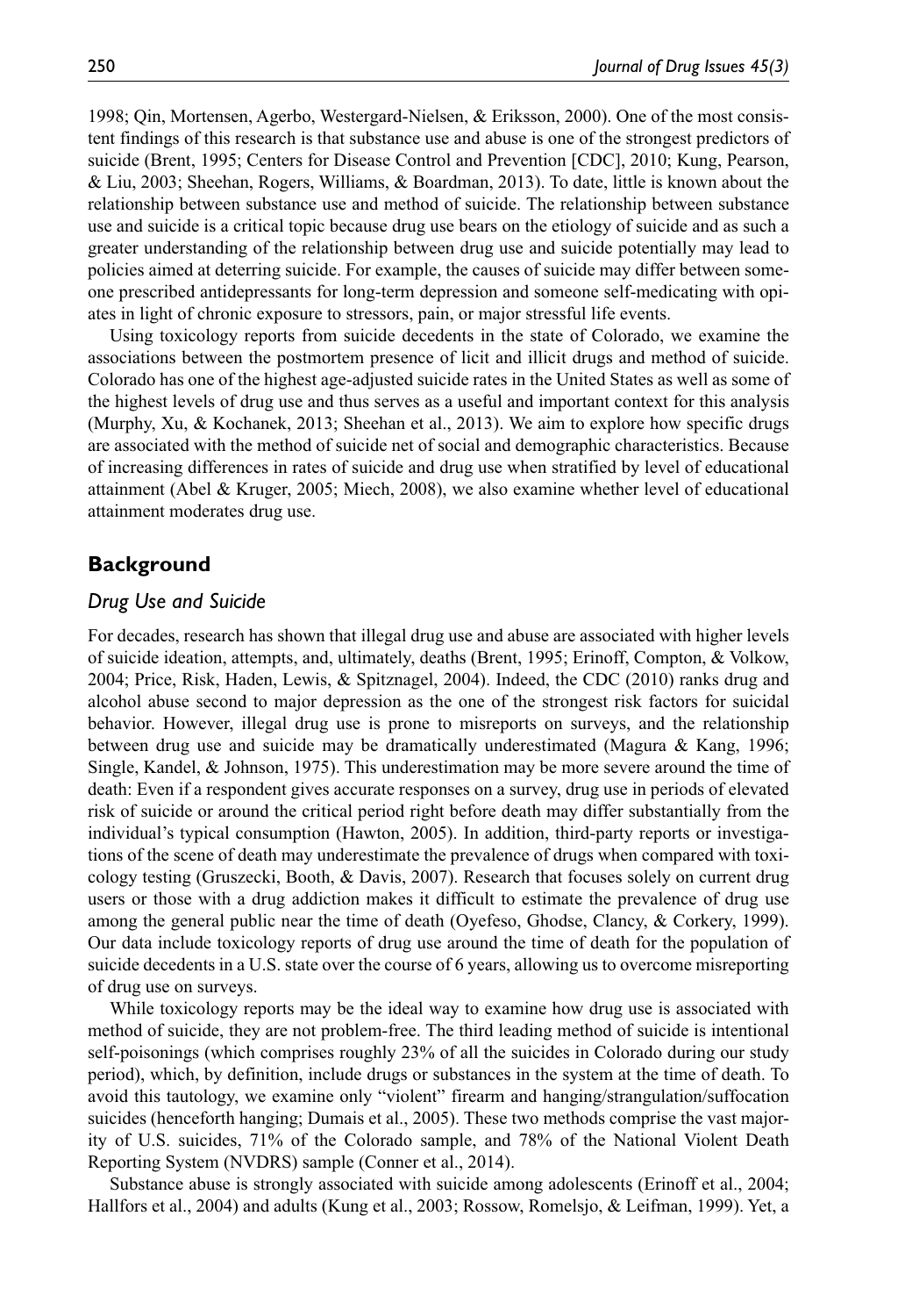consideration of substance abuse as a broad topic may obscure the unique relationships between specific drug use and suicide risk. In fact, previous work demonstrates associations between *specific* drugs and suicide risk. For example, Kung and colleagues (2003) show that compared with adults who died by natural causes, males and females who use marijuana are 2.3 and 4.8 times as likely to commit suicide. Similarly, heroin users are estimated to be 14 times as likely to commit suicide compared with their non–drug-using peers (Darke & Ross, 2002). According to a meta-analysis, compared with the general public, opiate addicts face an elevated risk of suicide (Wilcox, Conner, & Caine, 2004). Antidepressants are correlated with *decreased* suicide risk (Gibbons, Hur, Bhaumik, & Mann, 2005; Grunebaum, Ellis, Li, Oquendo, & Mann, 2004), and there is mixed evidence about the increased risk of suicide among adolescents who are taking antidepressants (Brent, 2004; Gibbons, Hur, Bhaumik, & Mann, 2006; Gunnell & Ashby, 2004). Importantly, those on antidepressants are a highly select at-risk population (Isacsson, Bergman, & Rich, 1996; Sleath & Shih, 2003) who may seek antidepressants to prevent suicide.

Although research has linked substance use and abuse to suicide, less scholarship has focused on how drug use near the time of death is associated with the *method* of suicide. The majority of this work analyzes acute alcohol use before death and finds that associations between alcohol use and method of suicide varies by demographic characteristics (Caetano et al., 2013; Conner et al., 2014; Kaplan et al., 2013). Conner et al. (2014) showed that relatively young adults were more likely to use alcohol rather than poisoning before using a firearm and hanging. There are also distinct variations by race and ethnicity. For example, Asians are more likely to use alcohol in poisoning deaths, whereas non-Hispanic Blacks are least likely to use alcohol during hangings (Conner et al., 2014). The association between alcohol use and selected method of suicide also varies by gender (Kaplan et al., 2013). While the degree to which alcohol influences suicide method has been studied, drug use has not. Therefore, we exclusively analyze drugs rather than include alcohol.

In addition, less research has analyzed drug use and suicide method, but there are notable exceptions. Sheehan et al. (2013) demonstrated that the postmortem presence of specific substances among victims of violent deaths helped differentiate between cases of suicide and homicide. Darke and Ross (2002) concluded that heroin users were surprisingly less likely to commit suicide by overdose than use other methods. Using suicide decedent data from New York City in 1985, Marzuk, Tardiff, Leon, and Stajic (1992) determined that decedents who tested positive for cocaine were twice as likely to use firearms as any other method. However, rates of gun ownership vary by state and city, and the relationship may have changed over time. Rather than focusing specifically on the high-risk drug-using population or relying on survey reporting of drug use, we build on previous research by including *all* Colorado violent suicide decedents from 2004 to 2009, a much larger sample than those examined in previous investigations. As mentioned above, we only analyze hanging and firearm suicides due to them being considered violent (and classified as such see, Dumais et al., 2005), their high degree of lethality (Shenassa, Catlin, & Buka, 2003), and because they are the two most common methods of suicide in Colorado and the United States (Conner et al., 2014). In addition, we include all drug use in a multivariate rather than descriptive framework, thereby statistically controlling for socioeconomic and demographic factors. Finally, this may be the first study to examine how amphetamines are associated with methods of suicide.

#### *Drug Use, Educational Attainment, and Suicide Method*

It is also important to consider that the association between drug use and suicide method may vary by level of educational attainment. Previous research indicates that drug use varies significantly over time by educational attainment; those with lower levels of education are more likely to use and less likely to quit cocaine (Miech, 2008), abuse alcohol (Crum, Helzer, & Anthony,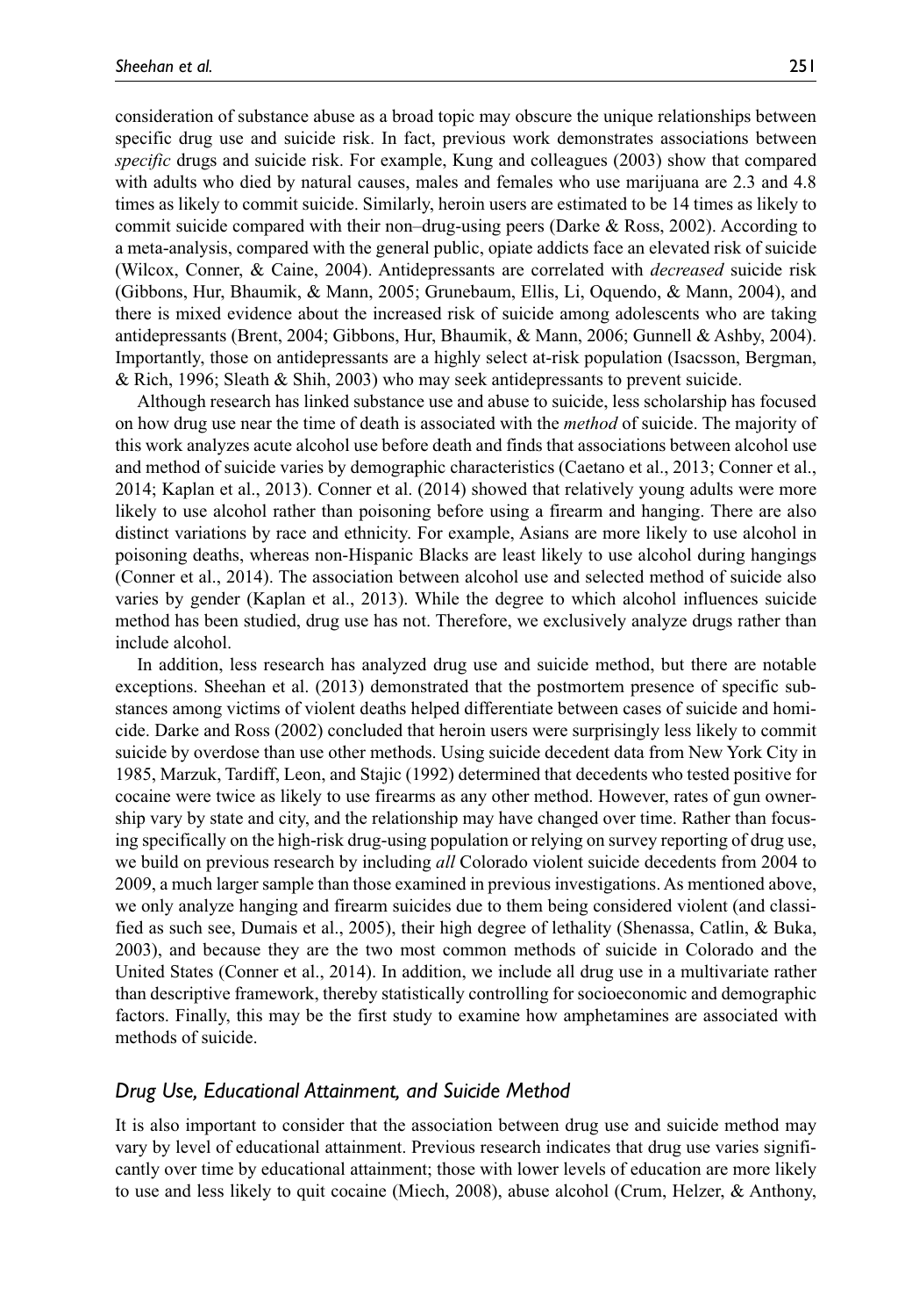1993), and face worse health than more educated drug users (Galea & Vlahov, 2002). More attention has been paid to how lower levels of education are associated with the likelihood of committing suicide (Abel & Kruger, 2005), socioeconomic disparities in suicide risk (Qin, Agerbo, & Mortensen, 2003), and how these disparities in suicide rates have widened over time, particularly with the large-scale adoption of antidepressants (Clouston, Rubin, Colen, & Link, 2013).

A much smaller body of work has examined whether education is associated with the method of suicide. For example, Shojaei et al. (2014) showed that in Iran, hanging is the most frequent method of suicide among those with lower levels of education, but this is not the same for those with higher levels of education. However, we are aware of no research that analyzes how educational attainment is associated with suicide method in the United States. This is particularly relevant as the prevalence of suicide by hanging steadily increased in the United States from 2000 to 2010 (Baker, Guoqing, Wilcox, & Baker, 2013). It is possible that the presence of substances may exacerbate the social patterning of suicide method. Said differently, the presence of drugs among those with low levels of education may be strongly associated with suicide from hanging but have a negligible influence among those with higher levels of education. But it is also possible that the social factors among those with the greater social risks (e.g., those with relatively low levels of education) drive the comorbid risk of both drug use and suicide, whereas in more stable environments, drug use denotes a stronger indicator of suicide risk for individuals. Thus, it is possible that the association between the presence of drugs and the method of suicide will be significant for those with higher levels of education but negligible among those with lower levels of education. To date, however, it is unclear whether the association between drug use prior to death and method of suicide varies by level of education. Indeed, other research has indicated that there are social patterns between substance use and suicide method. For example, Conner and associates (2014) showed that Blacks are less likely than Whites to have used alcohol prior to hangings. Due to the social patterns found in other studies connecting drug use to suicide method and the strong connection between education and drug use, we hypothesize that substance use before death moderates the association between social factors such as educational attainment and method of suicide.

#### *Aims*

Our analysis has two major objectives. First, we document whether the use of specific drugs before death is associated with violent method of suicide. Hanging and firearms comprise 78% of all suicides in the NVDRS (Conner et al., 2014). While there are other methods of violent suicide (such as cutting, using a blunt object, or self-immolation), individually and collectively they denote a relatively small proportion of suicides. As a result, the different mechanisms of suicide have very small cell sizes that limit our ability to analyze them statistically. Due to the tautological nature of drug consumption before death and drug overdose, we also exclude intentional self-poisoning (which comprise just below 23% of the total suicides among those 18 and older in Colorado from 2004 to 2009) or other causes from the following analysis. We build on previous research by focusing exclusively on drug use and controlling for demographic characteristics. Second, we explore whether the association between drug use and method of suicide significantly varies by level of educational attainment.

# **Method**

#### *Data*

The data come from the Colorado Violent Death Reporting System (COVDRS). Colorado is one of 32 states receiving federal funding to participate in the NVDRS [\(http://www.cdc.gov/](http://www.cdc.gov/ViolencePrevention/NVDRS/index.html)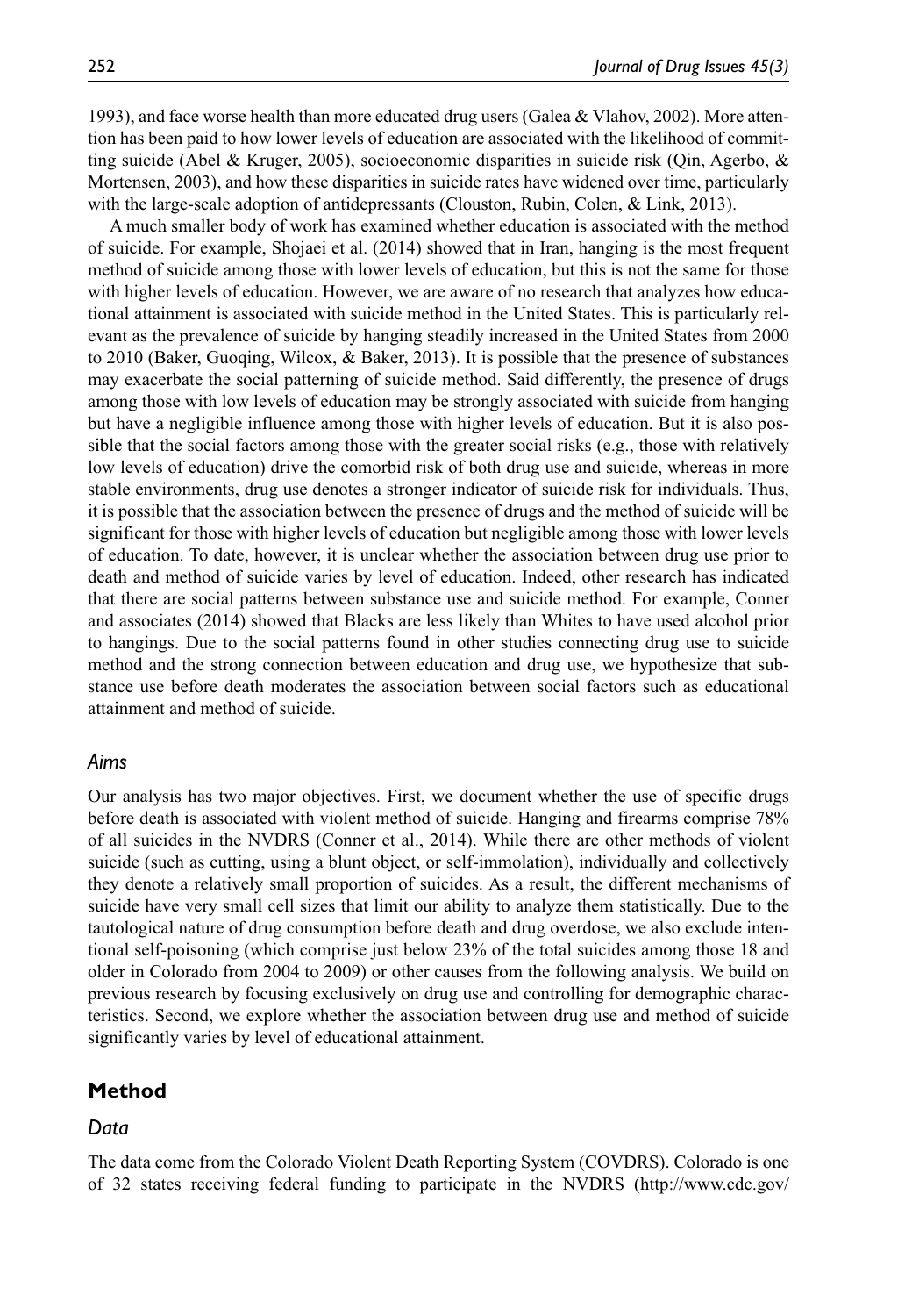[ViolencePrevention/NVDRS/index.html](http://www.cdc.gov/ViolencePrevention/NVDRS/index.html)). The NVDRS, administered by the CDC, was established in 2002 to provide high-quality data on all types of violent deaths including suicide, homicide, unintentional firearm fatalities, and deaths of undetermined intent (CDC, 2010; Paulozzi, Mercy, Frazier, & Annest, 2004). The NVDRS complies and then codes data regarding the context of the death, toxicological reports, police reports, geographic location, and, crucial for this investigation, cause of death (Paulozzi et al., 2004). The cause of death codes are based on the 10th revision of the *International Statistical Classification of Diseases and Related Problems* (ICD-10; World Health Organization, 2007). Using data from 2004 to 2009, we exclude all homicide victims, individuals above age 18 (when education is often not completed), and suicide decedents who did not die from hanging or firearms. After these exclusions, our study population contains 3,389 decedents (71% of the adult Colorado suicide decedent population from 2004 to 2009), all of whom are used in every multivariate analysis. Colorado currently has the 11th highest age-adjusted suicide rate in the United States and is situated in a cluster of mountain west states which, except for Alaska and Oregon, have the highest age-adjusted suicide rates in the country (Murphy et al., 2013).

#### *Measures*

We code our dependent variable, method of suicide, into two categories based on the ICD-10 cause of death codes: suicide due to firearms, coded "0" (ICD-10 codes X72-X74), and hanging/self-strangulation, coded "1" (ICD-10 code X70). We analyze hanging, which has a lower level of lethality, relative to firearms, the most common method (69.5% of our sample), due in part to its higher likelihood of fatality (Shenassa et al., 2003). All of our samples are decedents.

The five drugs we analyze are antidepressants, opiates, cocaine, marijuana, and amphetamines. Excluding alcohol, these drugs are the most commonly tested for and confirmed in violent death decedents as measured by toxicology reports (benzodiazepines were not tested for as often as the other drugs listed). Antidepressants serve as an important control and backdrop in which to compare the magnitude of other drugs. There is considerable within-drug heterogeneity for opiates and antidepressants. For example, there are numerous forms of antidepressants and opiates, ranging from heroin to prescription drugs. Due to the COVDRS data, we are unable to differentiate different types of antidepressants or opiates. Unlike for homicide decedents, toxicology tests are not legally required for suicides but may be conducted based on circumstances of the suicide (e.g., drugs found near the place of death) or characteristics of the decedent, as such not all decedents have toxicology reports, a limitation we address in the discussion. Therefore, we represent each drug with two dummy variables, the first indicating whether it was found to be present by a toxicology test (coded "1" if present, "0" if not) and the second indicating whether a test was done at all or whether the results were missing (coded "1" if a test was not conducted or the result was missing, "0" if not). The absence of the drug is the reference category.

The COVDRS also contains detailed information regarding the demographic characteristics of the decedents. We code men "1" and women "0." Based on previous research (Conner et al., 2014), we divide age into the following set of four dummy variables: 18 to 24 (referent), 25 to 44, 45 to 64, and 65 and above. Due to small cell sizes, we operationalize race/ethnic group affiliation as a dummy variable where we code non-Whites as "1" and Whites as "0." We code marital status into the following set of five dummy variables: married (referent), never married, divorced, widowed, and missing marital status. Finally, we measure education as a dummy variable based on the number of years of education completed: less than high school/missing educational attainment (just more than 1% of our sample are missing information regarding their educational attainment; referent) and high school or greater.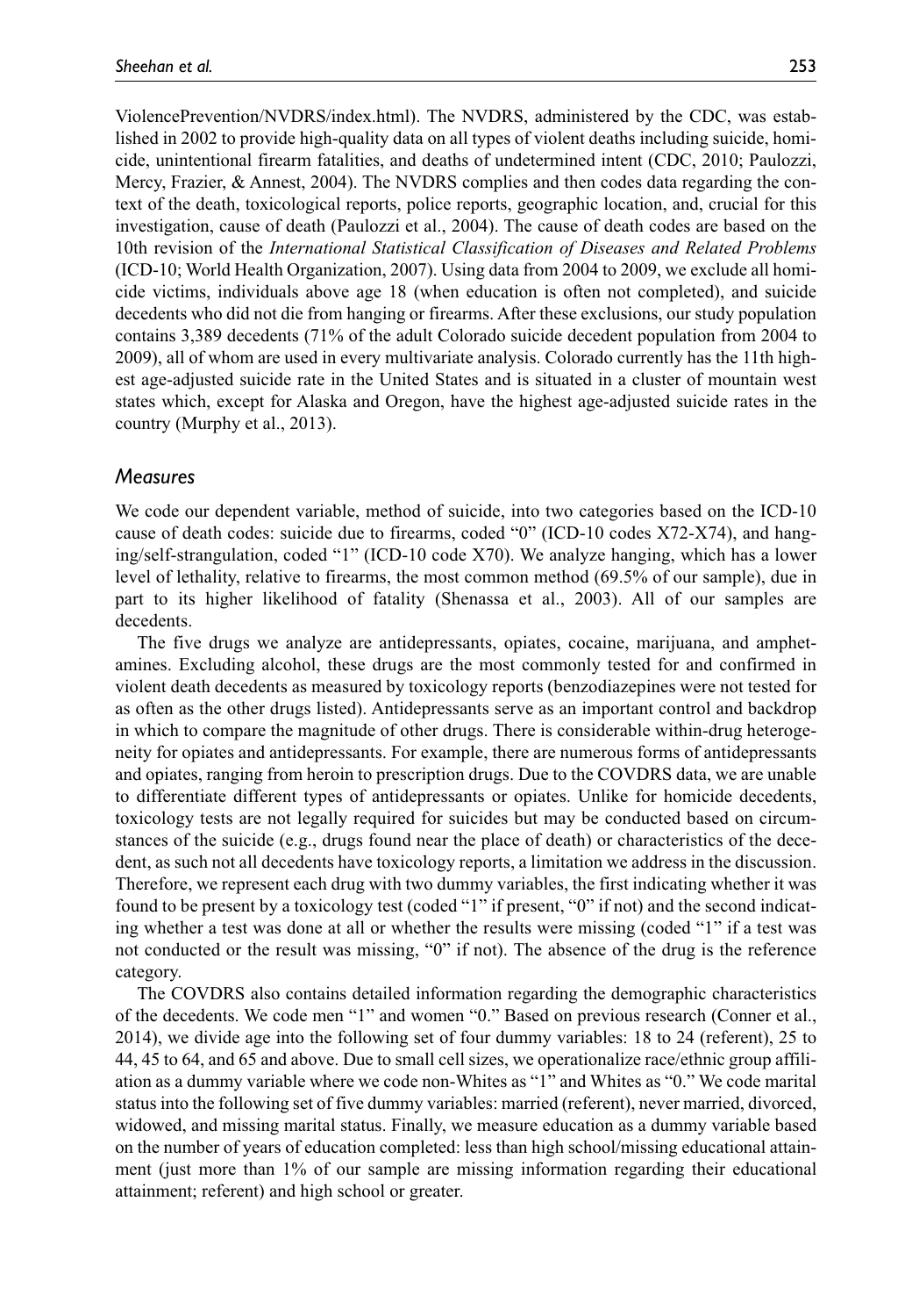#### *Analytical Strategy*

The first set of logistic regression models in Table 2 compares hanging versus firearm-related suicides. This model includes all of the drugs and controls for demographic factors to ascertain whether the association between drug use and violent suicide method withstands controls for demographic factors and, equally important, other drug use. The next set of logistic models (Table 3) includes an interaction term between the presence of drugs and educational attainment to determine whether the association of drug use significantly varies by educational attainment. We then use the postestimation values from the interaction and *Stata*'s *margins* command to graph the probabilities of drug use and education in predicting the method of suicide with all of the other controls held at their means. For a detailed overview of the calculation and interpretation of marginal effects, see Karaca-Mandic, Norton, and Dowd (2012).

# **Findings**

Table 1 displays drug presence among suicide decedents by method of violent suicide. Overall, the testing/missing rate is relatively consistent but varied slightly by method and drug. Decedents who test positive for antidepressants had slightly higher rates of hanging (6.4%) than firearms (5.1%). The opposite pattern is apparent for opiates, where decedents who used firearms (5.9%) have almost twice as high percentages found positive than those who used hanging (3.3%). For firearms, only 3.4% of decedents test positive for cocaine, whereas for hanging, the comparable number is 6.6%. Marijuana and amphetamines have higher levels of positive tests among those who used hanging than firearms. By method, the majority of violent suicide decedents died from self-inflicted gunshot wounds (69.5%), whereas 30.5% died from hanging. The percentage not tested is relatively large but the percentage missing is very small.

The multivariate logistic regression results in Table 2 indicate significant associations between postmortem presence of drugs and method of suicide. All of the models control for age, gender, race/ethnic group, educational attainment, marital status, and missing drug values. The results of Table 2 indicate that those who tested positive for opiates are significantly less likely to use hanging than firearms (odds ratio  $[OR] = 0.52$ , 95% confidence interval  $[CI] = [0.35, 0.79]$ ). However, those who test positive for antidepressants are significantly more likely to use hanging  $(OR =$ 1.45, 95% CI =  $[1.04, 2.03]$ ) than firearms. There is no significant association between cocaine, amphetamines, and marijuana and method of suicide. Overall, the model that includes the five drugs (−2LL = −3,832) is a significant improvement (Likelihood Ratio (LR) = 22.07, *df* = 10, *p* < .05) over the baseline model with only demographic characteristics (−2LL = 3,854), statistically verifying our assumption that drug use is associated with the method of suicide above and beyond demographic characteristics.

Table 3 uses interaction terms to investigate whether any of the drug use associations vary significantly by educational attainment. We estimate each drug separately. We find significant interactions between the presence of drugs and education level for opiates and cocaine  $(p < .05)$ and some tentative evidence for amphetamines ( $p < .10$ ). The association between opiates and suicide method (e.g., hanging compared with firearm) is significantly reduced for those who finished high school (OR =  $0.68$ ) compared with those who did not finish high school (OR = 0.14). These results also show that the association between cocaine and hanging is negative for those who did not finish high school (OR  $= 0.67$ ) but positive for those who did finish high school (OR = 1.55). While the direction is negative, the interaction is not significant at the .05 level for those who did not graduate high school. Similar to cocaine, the association of amphetamines operated in different directions based on educational attainment (at the 0.1 level). There are not significant differences at the .05 level found for amphetamines, marijuana, and antidepressants. These results indicate that decedents who had less than a high school education and were not on opiates or cocaine were more likely to hang but those who did test positive for those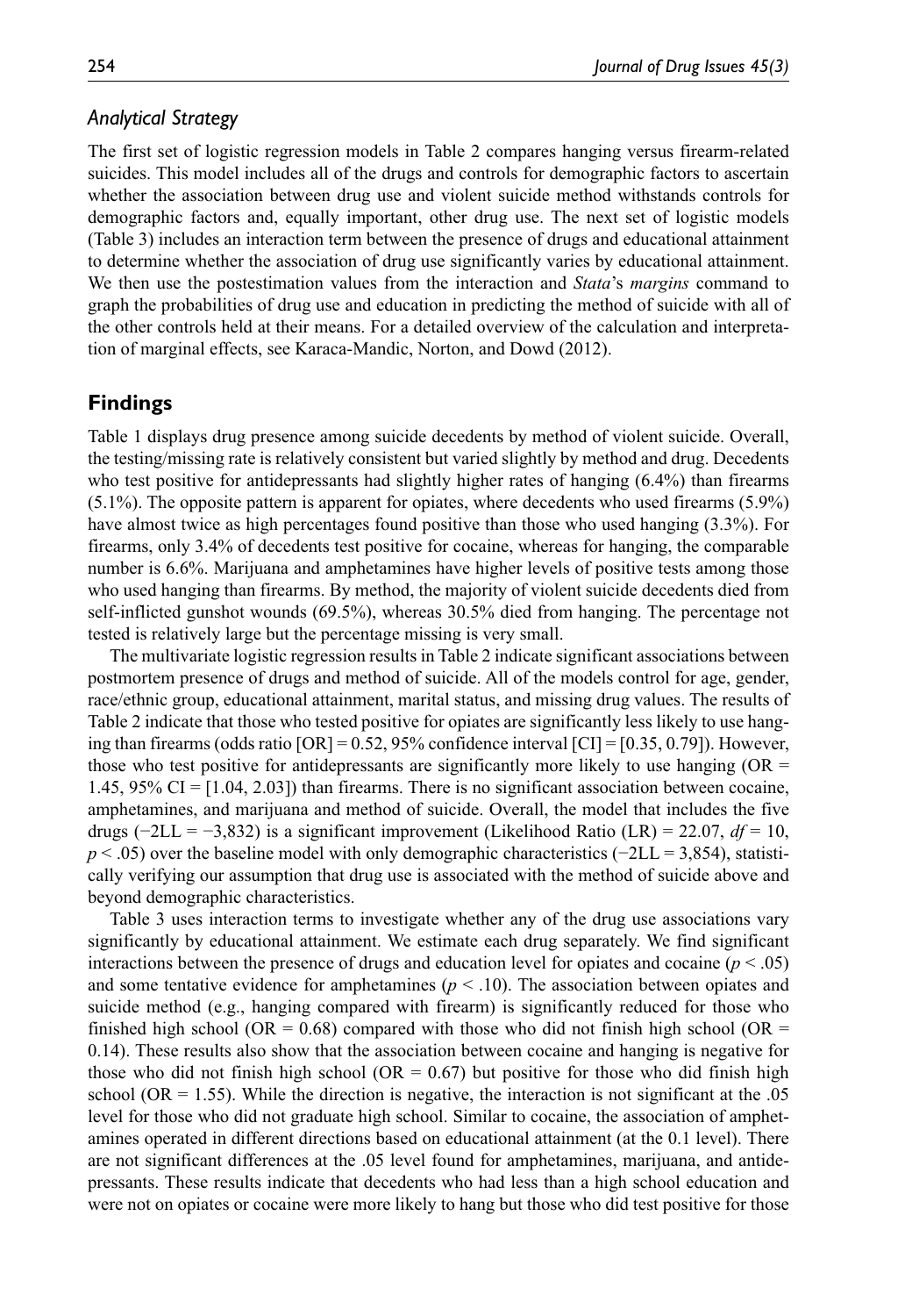|                               | Firearm (%) | Hanging/strangulation (%) | Total (%) |  |
|-------------------------------|-------------|---------------------------|-----------|--|
| Drug presence                 |             |                           |           |  |
| Antidepressants               |             |                           |           |  |
| Percent positive              | 5.1         | 6.4                       | 5.5       |  |
| Not tested or missing         | 36.2        | 33.7                      | 35.8      |  |
| Opiates                       |             |                           |           |  |
| Percent positive              | 5.9         | 3.3                       | 5.1       |  |
| Not tested or missing         | 31.7        | 27.1                      | 30.3      |  |
| Cocaine                       |             |                           |           |  |
| Percent positive              | 3.4         | 6.6                       | 4.4       |  |
| Not tested or missing         | 31.7        | 31.9                      | 30.4      |  |
| Marijuana                     |             |                           |           |  |
| Percent positive              | 5.9         | 7.8                       | 6.5       |  |
| Not tested or missing         | 35.2        | 31.9                      | 34.2      |  |
| Amphetamines                  |             |                           |           |  |
| Percent positive              | 3.3         | 4.9                       | 3.8       |  |
| Not tested or missing         | 34.2        | 29.1                      | 32.6      |  |
| Demographic characteristics   |             |                           |           |  |
| Gender                        |             |                           |           |  |
| Male                          | 87.4        | 80.2                      | 85.2      |  |
| Age                           |             |                           |           |  |
| $18-24$                       | 11.0        | 20.2                      | 13.8      |  |
| 25-44                         | 31.7        | 46.5                      | 36.2      |  |
| 44-64                         | 39.0        | 27.8                      | 35.6      |  |
| $65+$                         | 18.4        | 5.5                       | 14.4      |  |
| Race/ethnicity                |             |                           |           |  |
| Non-White                     | 12.1        | 25.5                      | 16.2      |  |
| <b>Educational attainment</b> |             |                           |           |  |
| High school or greater        | 88.6        | 80.3                      | 84.3      |  |
| Marital status                |             |                           |           |  |
| Married                       | 40.5        | 31.0                      | 37.6      |  |
| Never married                 | 28.6        | 43.6                      | 33.2      |  |
| <b>Divorced</b>               | 23.0        | 21.6                      | 22.6      |  |
| Widowed                       | 7.5         | 3.2                       | 6.2       |  |
| Missing marital status        | 0.4         | 0.7                       | 0.5       |  |
| n                             | 2,355       | 1,034                     | 3,389     |  |

**Table 1.** Descriptive Statistics of Suicide Decedents by Method of Suicide, Colorado, 2004-2009.

*Source.* Derived from COVDRS (Colorado Department of Public Health and Environment 2014).

drugs were much more likely to use a firearm. Conversely, those with a high school education or more who tested positive for cocaine were more likely to use hanging than firearms. For ease of interpretation, Figure 1 graphically illustrates the interaction effects. In this figure, it is clear that not being on opiates is strongly associated with hanging for those with less than a high school education, whereas the gap is much smaller for those with greater than a high school education. In sum, education is a significant moderator between drug use and method of violent suicide.

# **Discussion**

Whereas previous research has established drug abuse as a major risk factor for suicide, this study is one of the first to show that drug use before suicide is associated with the selected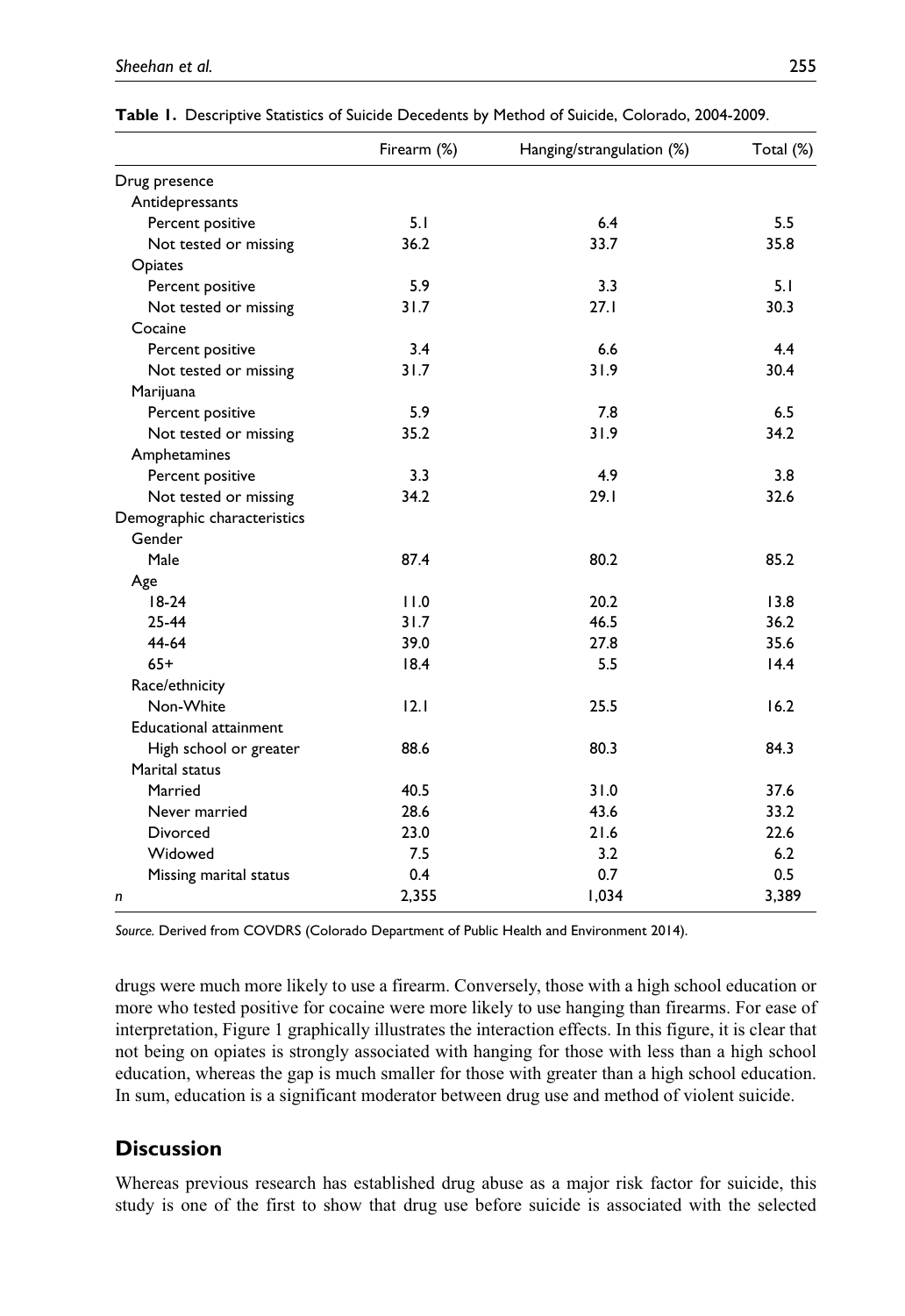|                                                | Article I. Hanging versus firearms <sup>a</sup> |        |        |  |  |
|------------------------------------------------|-------------------------------------------------|--------|--------|--|--|
|                                                | <b>OR</b>                                       | 95% LL | 95% UL |  |  |
| Drug presence                                  |                                                 |        |        |  |  |
| Opiates (not present)                          |                                                 |        |        |  |  |
| Present                                        | 0.52                                            | 0.35   | 0.79   |  |  |
| Not tested or missing                          | 0.90                                            | 0.41   | 1.94   |  |  |
| Antidepressants (not present)                  |                                                 |        |        |  |  |
| Present                                        | 1.45                                            | 1.04   | 2.03   |  |  |
| Not tested or missing                          | 0.99                                            | 0.64   | 1.52   |  |  |
| Cocaine (not present)                          |                                                 |        |        |  |  |
| Present                                        | 1.30                                            | 0.90   | 1.88   |  |  |
| Not tested or missing                          | 0.99                                            | 0.47   | 2.11   |  |  |
| Amphetamines (not present)                     |                                                 |        |        |  |  |
| Present                                        | 1.05                                            | 0.71   | 1.56   |  |  |
| Not tested or missing                          | 0.70                                            | 0.38   | 1.28   |  |  |
| Marijuana (not present)                        |                                                 |        |        |  |  |
| Present                                        | 1.05                                            | 0.77   | 1.43   |  |  |
| Not tested or missing                          | 1.42                                            | 0.86   | 2.34   |  |  |
| Demographic characteristics                    |                                                 |        |        |  |  |
| Gender (female)                                |                                                 |        |        |  |  |
| Male                                           | 0.56                                            | 0.45   | 0.69   |  |  |
| Age (18-24)                                    |                                                 |        |        |  |  |
| $25 - 14$                                      | 0.94                                            | 0.74   | 1.19   |  |  |
| 44-64                                          | 0.52                                            | 0.40   | 0.69   |  |  |
| $65+$                                          | 0.25                                            | 0.17   | 0.37   |  |  |
| Race/ethnicity (White)                         |                                                 |        |        |  |  |
| Non-White                                      | 1.78                                            | 1.45   | 2.18   |  |  |
| Educational attainment (less than high school) |                                                 |        |        |  |  |
| High school or greater                         | 0.59                                            | 0.47   | 0.73   |  |  |
| Marital status (married)                       |                                                 |        |        |  |  |
| Never married                                  | 1.37                                            | 1.12   | 1.68   |  |  |
| Divorced                                       | 1.28                                            | 1.04   | 1.58   |  |  |
| Widowed/other category                         | 0.97                                            | 0.63   | 1.50   |  |  |
| Missing marital status                         | 1.68                                            | 0.61   | 4.66   |  |  |

**Table 2.** Logistic Model of Drug Use and Odds Ratios of Suicide Method in Suicide Decedents, Colorado, 2004-2009.

*Source.* Derived from COVDRS (Colorado Department of Public Health and Environment 2014).

*Note.* OR = odds ratio.

a Model also adjusts for missing values in drug results (referent in parentheses).

method of violent suicide and that these patterns vary by level of educational attainment. We find that the opiate use before death is associated with using firearms compared with hanging, whereas the use of antidepressants is associated with hanging compared with firearms. The model that includes the drug use covariates explains significantly more of the variance than a model that includes only demographic characteristics. In addition, we explored models where we summed the total number of drugs the decedent tested positive for; the results (not shown) were not significant. In other words, *specific* drugs rather than the number of drugs were associated with the selected method. We also find significant differences in the association between the drugs in predicting method of suicide by educational attainment. For those with less than a high school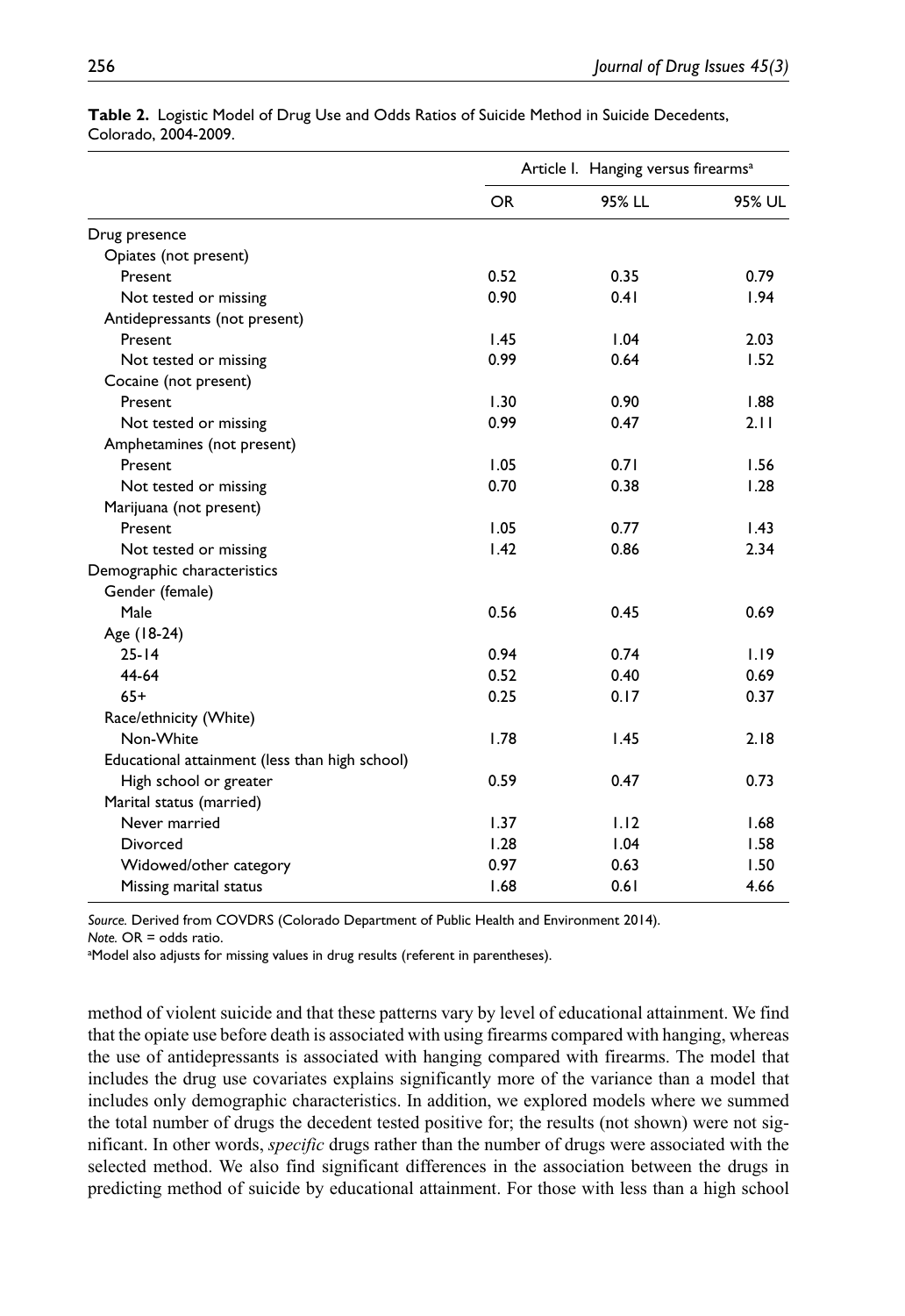|                                    |                  | Hanging versus firearms <sup>a</sup> |                                  |                             |                          |                  |      |                                                                                                                         |           |                    |                                      |           |   |                           |           |
|------------------------------------|------------------|--------------------------------------|----------------------------------|-----------------------------|--------------------------|------------------|------|-------------------------------------------------------------------------------------------------------------------------|-----------|--------------------|--------------------------------------|-----------|---|---------------------------|-----------|
|                                    | Model 1: Opiates |                                      |                                  | Model 2:<br>Antidepressants |                          | Model 3: Cocaine |      | Model 4:<br>Amphetamines                                                                                                |           | Model 5: Marijuana |                                      |           |   |                           |           |
|                                    | b                | 95%<br>LL                            | 95%<br>UL                        | b                           | 95%<br>LL                | 95%<br>UL        | b    | 95% LL                                                                                                                  | 95%<br>UL | b                  | 95%<br>LL                            | 95%<br>UL | b | 95%<br>LL                 | 95%<br>UL |
| Drug                               |                  |                                      | $-1.96 -3.23 -0.70$ 0.08 $-1.02$ |                             |                          |                  |      | $1.18 - 0.39 - 1.10$                                                                                                    |           |                    | $0.31 - 0.57 - 1.34$ 0.19 0.40 -0.31 |           |   |                           | 1.10      |
| High school<br>and above           |                  |                                      |                                  |                             |                          |                  |      | $-0.68$ $-0.94$ $-0.41$ $-0.66$ $-0.93$ $-0.38$ $-0.67$ $-0.94$ $-0.40$ $-0.67$ $-0.94$ $-0.39$ $-0.52$ $-0.80$ $-0.23$ |           |                    |                                      |           |   |                           |           |
| Drug × High<br>school and<br>above | 1.58             | 0.24                                 |                                  |                             | $2.92 \quad 0.28 - 0.88$ | 1.43             | 0.84 | 0.03                                                                                                                    | 1.64      |                    | $0.82 - 0.06$                        |           |   | $1.70 - 0.47 - 1.25$ 0.31 |           |

**Table 3.** Logistic Model of Drug Use and Odds Ratios of Suicide Method in Suicide Decedents, Colorado, 2004-2009.

a Models control for gander, age, race/ethnicity, marital status, and missing drug values.



**Figure 1.** Predicted probability of hanging relative to firearms by presence of drug and educational attainment.

degree, opiates are strongly associated with using firearms compared with hanging, but the presence of opiates does little to differentiate the method of suicide among those with a high school degree or higher. In contrast, the presence of cocaine significantly increases the likelihood of hanging among those with higher levels of education but is not linked to method of suicide for those with less than a high school education. Compared with previous research that collapsed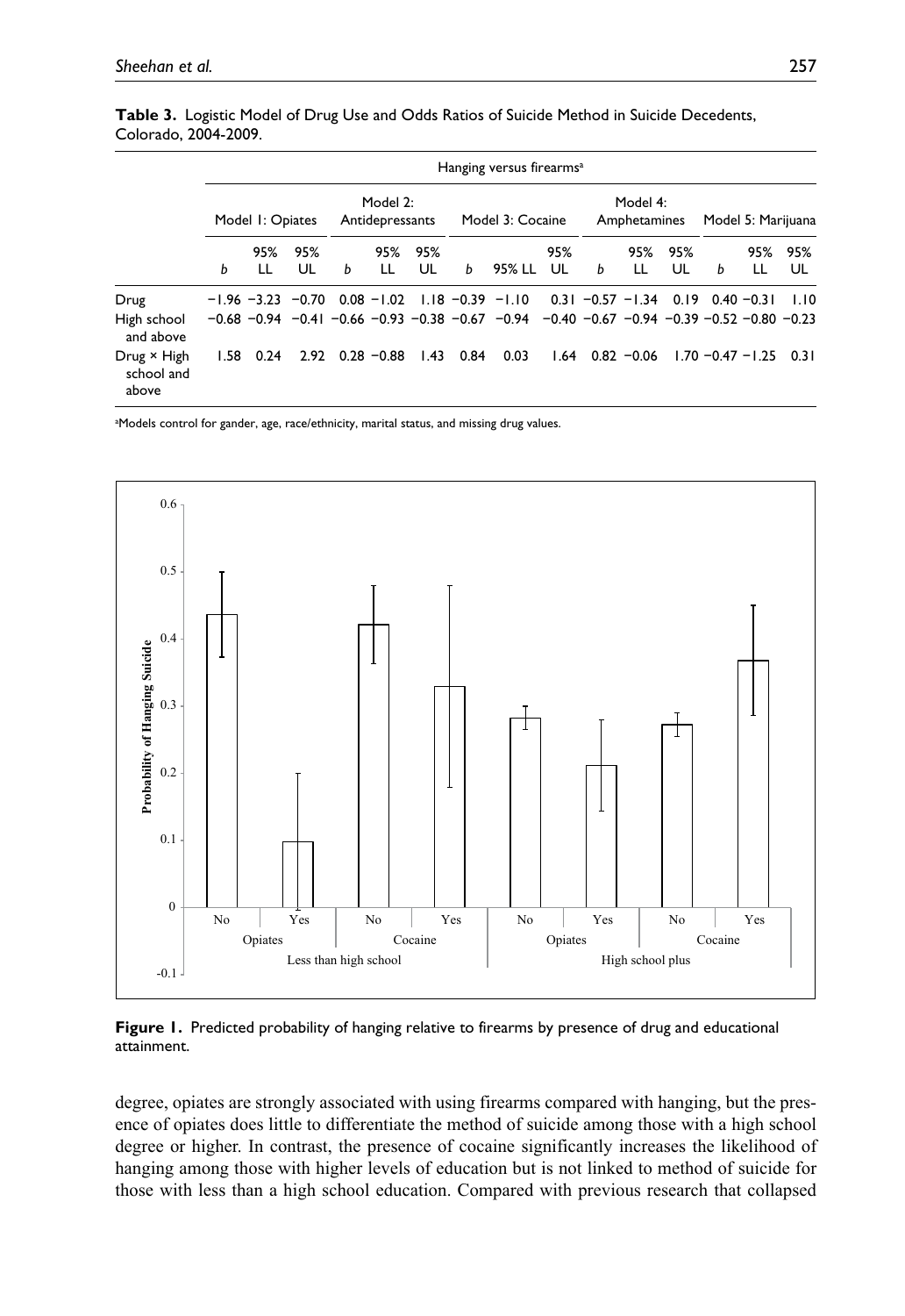firearms and hanging into a "violent" category (Dumais et al., 2005), our results suggest that firearms and hanging differ based on drug use and demographic factors.

While our work comports with previous research that illustrates that acute alcohol use is associated with method of suicide and that these relationships vary by demographic characteristics (Caetano et al., 2013; Conner et al., 2014; Kaplan et al., 2013), it remains unclear why there are associations between drug use and selected method of suicide. While we did not include adolescents in our study population, Goldston's (2004) excellent overview regarding substance use and suicide among adolescents offers some potential explanations of why certain drugs used before death may be associated with certain methods. Those who use drugs and commit suicide may experience tremendous stress, and the substance use may be taken as a means of escape. Similarly, drug use and suicide do not occur alone as they are also correlated with other risk behaviors, for example, weapon ownership. Furthermore, substance use may increase cogitations and diminish impulse control, potentially making suicide more likely. Future research must analyze why these drugs are associated with the specific methods and whether these associations are apparent in other contexts. While speculative, those who hang themselves may face longer term depression (thus the antidepressants), whereas those who shoot themselves may do so more impulsively (thus the opiates). Of course, this may not be the case for those who have suffered from long-term chronic pain that they treat with prescription pain killers. Clearly, more research is needed regarding the strong connection between drug use and suicide.

Drug use may not necessarily cause someone to select a specific method. Drug use may also precipitate a period of elevated risk of suicide or be taken in response to a critical situation (Hawton, 2005). Risk periods are relatively brief and once they are overcome, the likelihood of suicide drops (Hawton, 2005); therefore, a reduction in access to drugs during these critical times may reduce suicides, particularly if these drugs reduce inhibition. Drug use has been documented as a cause and consequence of impulsive behavior (de Wit, 2009). Those who self-select into using similar drugs in the critical periods immediately before suicide may also be more prone to using specific methods, which would make targeted interventions focusing on these users more effective. Because of the association between drug use and method of suicide, limiting drug use may lead to fewer suicides. In particular, gun owners with low levels of education who use opiates may be considered worthy of means restriction counseling to reduce their suicide rates (Bryan, Stone, & Rudd, 2011). In addition, reducing drug use may have differential impacts on suicide rates by level of educational attainment (Conner et al., 2014).

There are substantial and important distinctions between our analyses of decedents and analyses of the risk of death, including differences with the questions that can be addressed, the data that are analyzed, and the results that can be drawn. A major strength of this article is the detailed data set that provides toxicology reports of drug presence at the time of death over the course of a 6-year period among all suicide decedents in Colorado. A separate research question could instead examine the risk of death by, say, linking survey or census records to death records, which would enable estimates of the association between drug use at the time of the survey and subsequent death. Such research would require expensive and logistically complicated collection of toxicology reports at the time of the survey. But drug use at the time of the survey may not reflect regular use, may be biased downward (because heavy drug users may be missed by surveys and many interviewees may curtail their drug use before agreeing to drug testing), and may differ radically from drug use at the time of death (which might be atypical). Surveys can also collect self-reported drug use information, but such data will differ substantially from drug use at the time of death. Thus, the analyses of rich and detail decedent information provide advantages absent in other types of data collection.

#### *Limitations*

We identify four limitations to this investigation. First, decedents who use violent methods differ from those who use less violent methods; for example, they are more likely to be male (Denning,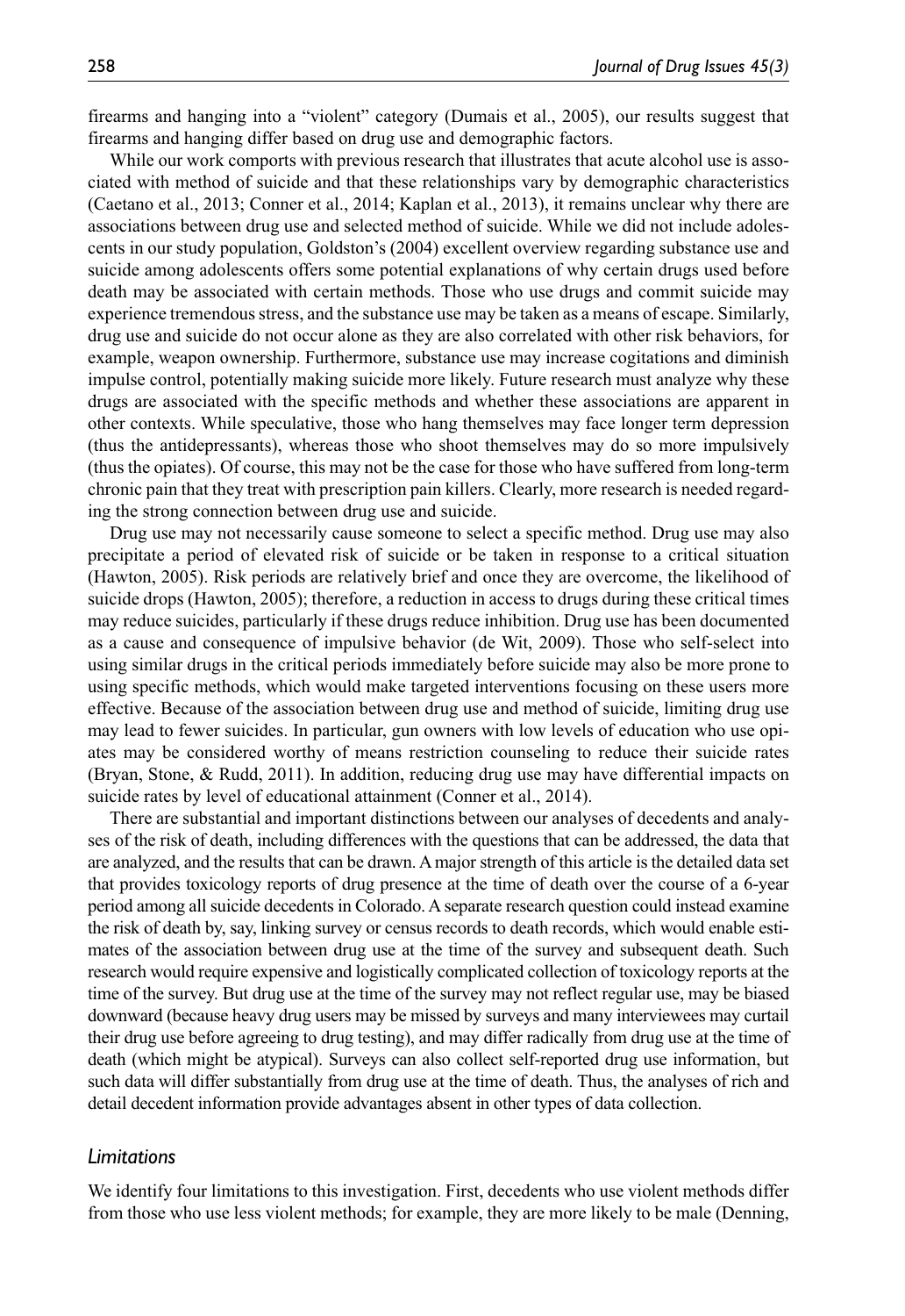Conwell, King, & Cox, 2000). Second, toxicologists did not test every suicide decedent for every drug used. However, in ancillary analyses, controlling for demographic factors, we found no significant difference in testing between methods, giving us confidence that our results are not driven by selective testing between methods. Thus, we find no evidence for a consistent bias in testing between methods. Still, the missing data may mean we are *underestimating* the prevalence levels. For example, other research has asserted that in some studies, more than 60% of all suicide decedents are not tested for alcohol (Cherpitel, Borges, & Wilcox, 2004). One potential way to overcome these underestimates would be mandatory statewide testing for all suicides; however, this data set may include the most complete set of drug tests of decedents extant, especially if potential budget cuts further restrict funds in state coroner systems. Third, firearms are slightly more lethal than hanging. Shenassa and associates (2013) found that firearms are about 4% more lethal than hanging among adults who were hospitalized for their suicide attempt. Other research corroborates that firearms are more lethal than hanging but notes that lethality differs by the type of firearm and the location of the gunshot wound (Rhyne, Templer, Brown, & Peters, 1995). Because the higher lethality of firearms could lead to some issues with selection (Hernán, Hernández-Díaz, & Robins, 2004), we ran auxiliary analyses to examine any potential bias. If we assume that the probability of death for those who were on antidepressants and used hanging is 0.9 (the overall estimate of the lethality of hanging produced by Rhyne and colleagues, 1995, and more conservative than Shenassa et al., 2013), the probability of a successful suicide for those without antidepressants who use firearms would have to be as low as 0.62 for us to observe an odds ratio of 1.45 (which we observed for antidepressants). Rhyne et al. (1995) and Shenassa et al. (2013) both estimated that the probability of mortality when using a firearm is above 90%, regardless of type of firearm or location of wound. Thus, the selection of methods could influence but is unlikely to drive our results. Finally, testing criteria and cutoffs may differ from state to state and country to country, which will affect the generalizability of our results (Kuhns, Wilson, Maguire, Ainsworth, & Clodfelter, 2009).

# **Conclusion**

Despite these limitations, this is one of the first articles to show that drug use at the time of death is a significantly associated with the selected suicide method among the two leading methods. This study has illustrated that it is not only critical to examine how drug use is associated with method of suicide but how suicide method can even more accurately be understood with an interaction between suicide method and educational attainment. The interaction between education and the presence of drugs reinforces the notion that suicide is characterized with both individual and environmental risks. Because of our use of toxicological reports from an entire state, we are able to overcome data limitations of previous research that has analyzed the associations between self-reports of drug use and suicide. Previous research illustrates the importance of contextual factors, availability of fatal method, demographic factors, and personality traits in determining the method of suicide. To further elucidate the etiology of suicide, we suggest that future researchers investigate how contextual circumstances and drug use, and personal impulsivity, interact with the selected method and how these situations and drug use interact with demographic factors. The NVDRS would allow such analyses. A greater focus on the method, drug use, and demographic factors relating to suicide could allow policymakers to develop more specific policies to mitigate America's distressingly high suicide rates. Specifically, policies that take into account the complex interactions among drug use, educational attainment, and method may be best equipped to slow or even reverse the increase in suicide rates.

### **Authors' Note**

The Health Statistics Section of the Colorado Department of Public Health and Environment supplied data and disclaims responsibility for any analyses, interpretations, or conclusions it did not provide. The content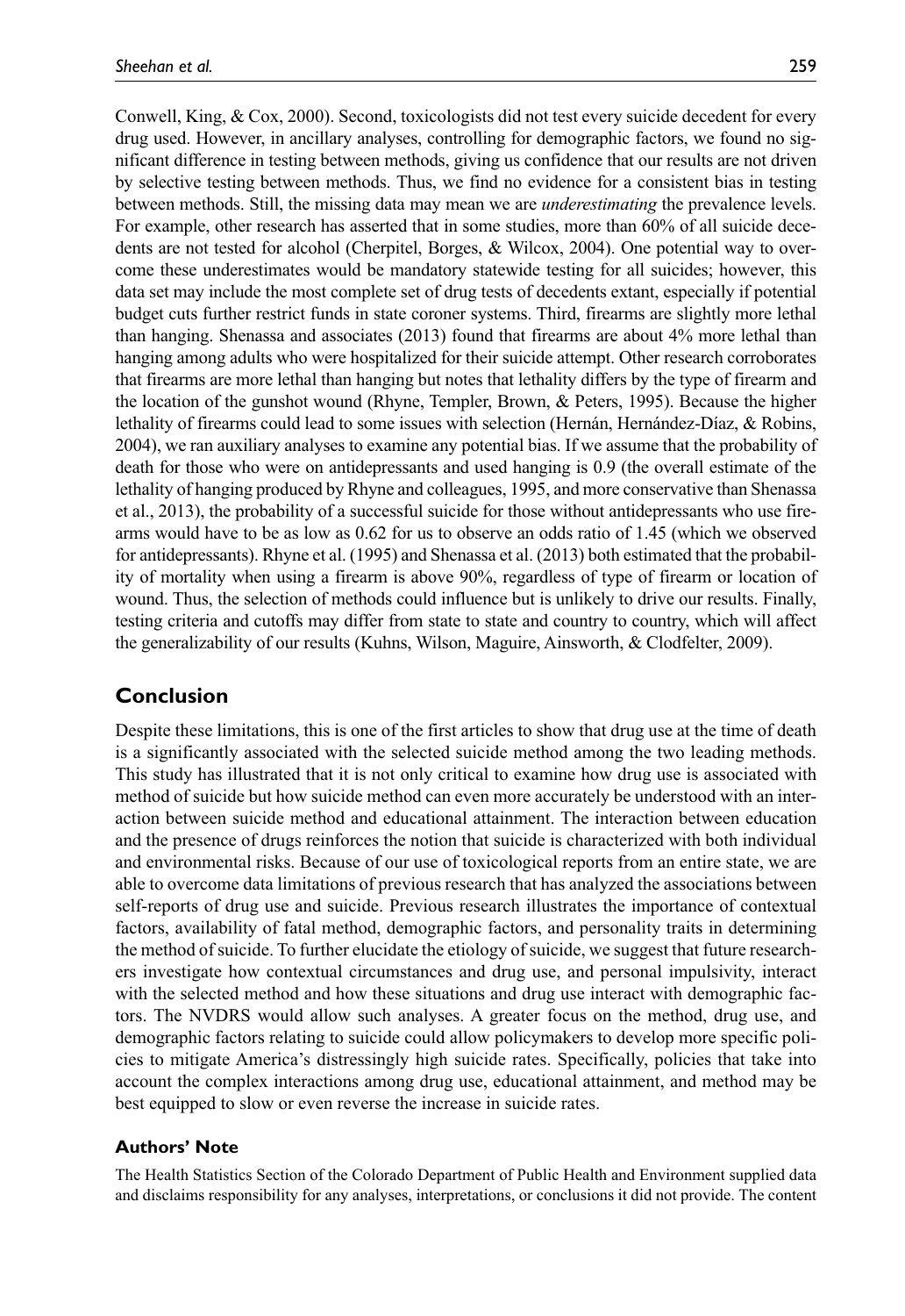of this manuscript is solely the responsibility of the authors and does not necessarily represent the official views of NIH, NICHD, the Colorado Department of Public Health and Environment, or the Centers for Disease Control and Prevention.

#### **Declaration of Conflicting Interests**

The author(s) declared no potential conflicts of interest with respect to the research, authorship, and/or publication of this article.

# **Funding**

The author(s) disclosed receipt of the following financial support for the research, authorship, and/or publication of this article: We thank the Eunice Kennedy Shriver NICHD-funded University of Colorado Population Center (Grant R24 HD066613) and the University of Texas Population Research Center (Grant R24 HD42849) for administrative and computing support, and the NICHD Ruth L. Kirschstien National Research Service Award (T32 HD007081-35) for training support.

# **References**

- Abel, E., & Kruger, M. (2005). Educational attainment and suicide rates in the United States. *Psychological Reports*, *97*, 25-28.
- Baker, S., Guoqing, H., Wilcox, H., & Baker, T. (2013). Increase in suicide by hanging/suffocation in the U.S., 2000-2010. *American Journal of Preventive Medicine*, *44*, 146-149.
- Brent, D. A. (1995). Risk factors for adolescent suicide and suicidal behavior: Mental and substance abuse disorders, family environmental factors, and life stress. *Suicide and Life-Threatening Behavior*, *25*, 52-63.
- Brent, D. A. (2004). Antidepressants and pediatric depression: The risk of doing nothing. *New England Journal of Medicine*, *351*, 1598-1601.
- Bryan, C. J., Stone, S. L., & Rudd, M. D. (2011). A practical, evidence-based approach for means-restriction counseling with suicidal patients. *Professional Psychology: Research and Practice*, *42*, 339.
- Caetano, R., Kaplan, M. S., Huguet, N., McFarland, B. H., Conner, K., Giesbrecht, N., & Nolte, K. B. (2013). Acute alcohol intoxication and suicide among United States ethnic/racial groups: Findings from the National Violent Death Reporting System. *Alcoholism: Clinical & Experimental Research*, *37*, 839-846.
- Centers for Disease Control and Prevention. (2010). *Suicides due to alcohol and/or drug overdose: A data brief from the National Violent Death Reporting System*. Atlanta, GA: Author. Retrieved from [http://](http://www.cdc.gov/violenceprevention/pdf/NVDRS_Data_Brief-a.pdf) [www.cdc.gov/violenceprevention/pdf/NVDRS\\_Data\\_Brief-a.pdf](http://www.cdc.gov/violenceprevention/pdf/NVDRS_Data_Brief-a.pdf)
- Cherpitel, C., Borges, G., & Wilcox, H. (2004). Acute alcohol use and suicidal behavior: A review of the literature. *Alcoholism: Clinical & Experimental Research*, *28*, 18S-28S.
- Clouston, S., Rubin, M., Colen, C., & Link, B. (2013, April 11-13). *The fundamental causes of social inequalities in suicide*. Presented at the annual meeting of the Population Association of American, New Orleans, LO.
- Colorado Department of Public Health and Environment (CDPHE) (2014). *Colorado Violent Death Reporting System (COVDRS)*. Denver, Colorado .
- Conner, K. R., Huguet, N., Caetano, R., Giesbrecht, N., McFarland, B. H., Nolte, K. B., & Kaplan, M. S. (2014). Acute use of alcohol and methods of suicide in a US national sample. *American Journal of Public Health*, *104*, 171-178.
- Crum, R. M., Helzer, J. E., & Anthony, J. C. (1993). Level of education and alcohol abuse and dependence in adulthood: A further inquiry. *American Journal of Public Health*, *83*, 830-837.
- Darke, S., & Ross, J. (2002). Suicide among heroin users: Rates, risk factors and methods. *Addiction*, *97*, 1383-1394.
- Denning, D. G., Conwell, Y., King, D., & Cox, C. (2000). Method choice, intent, and gender in completed suicide. *Suicide and Life-Threatening Behavior*, *30*, 282-288.
- de Wit, H. (2009). Impulsivity as a determinant and consequence of drug use: A review of underlying processes. *Addiction Biology*, *14*, 22-31.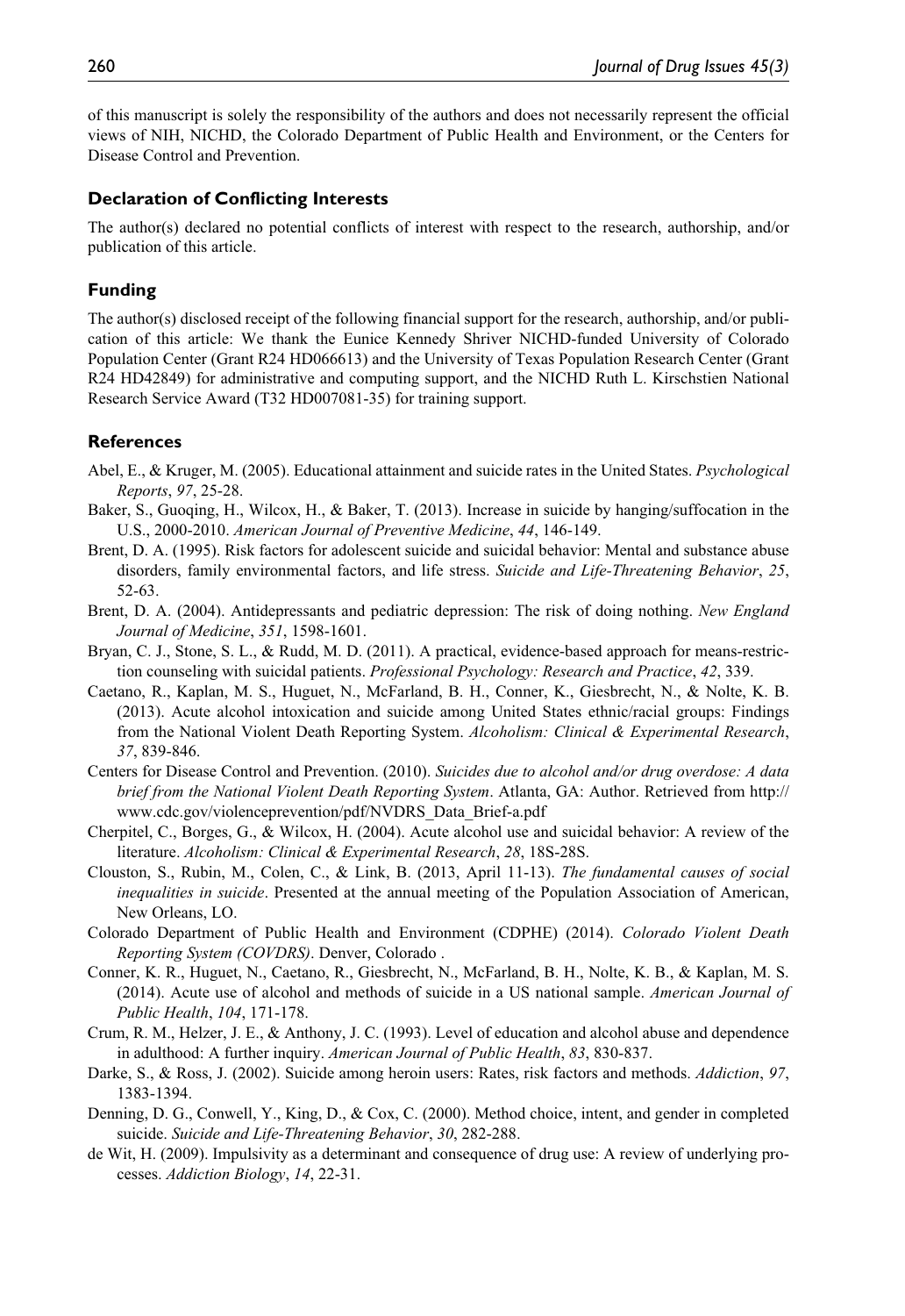- Dumais, A., Lesage, A. D., Lalovic, A., Séguin, M., Tousignant, M., Chawky, N., & Turecki, G. (2005). Is violent method of suicide a behavioral marker of lifetime aggression? *American Journal of Psychiatry*, *162*, 1375-1378.
- Durkheim, E. (1897). *Suicide: A study in sociology*. New York, NY: Free Press.
- Erinoff, L., Compton, W. M., & Volkow, N. D. (2004). Drug abuse and suicidal behavior. *Drug and Alcohol Dependence*, *76*, S1-S2.
- Eshun, S. (2003). Sociocultural determinants of suicide ideation: A comparison between American and Ghanaian college samples. *Suicide and Life-Threatening Behavior*, *33*, 165-171.
- Galea, S., & Vlahov, D. (2002). Social determinants and the health of drug users: Socioeconomic status, homelessness, and incarceration. *Public Health Reports*, *117*, S135-S145.
- Gibbons, R. D., Hur, K., Bhaumik, D. K., & Mann, J. J. (2005). The relationship between antidepressant medication use and rate of suicide. *Archives of General Psychiatry*, *62*, 165-172.
- Gibbons, R. D., Hur, K., Bhaumik, D. K., & Mann, J. J. (2006). The relationship between antidepressant prescription rates and rate of early adolescent suicide. *American Journal of Psychiatry*, *163*, 1898-1904.
- Goldsmith, S. K. (2002). *Reducing suicide: A national imperative*. Washington, DC: National Academies Press.
- Goldston, D. B. (2004). Conceptual issues in understanding the relationship between suicidal behavior and substance use during adolescence. *Drug and Alcohol Dependence*, *76*, S79-S91.
- Grunebaum, M. F., Ellis, S. P., Li, S., Oquendo, M. A., & Mann, J. J. (2004). Antidepressants and suicide risk in the United States, 1985-1999. *Journal of Clinical Psychiatry*, *65*, 1456-1462.
- Gruszecki, A., Booth, J., & Davis, G. (2007). The predictive value of history and scene investigation for toxicology results in a medical examiner population. *American Journal of Forensic Medicine and Pathology*, *28*, 103-106.
- Gunnell, D., & Ashby, D. (2004). Antidepressants and suicide: What is the balance of benefit and harm. *British Medical Journal*, *329*, 34-38.
- Hallfors, D. D., Waller, M. W., Ford, C. A., Halpern, C. T., Brodish, P. H., & Iritani, B. (2004). Adolescent depression and suicide risk: Association with sex and drug behavior. *American Journal of Preventive Medicine*, *27*, 224-231.
- Hawton, K. (2005). Restriction of access to methods of suicide as a means of suicide prevention. In K. Hawton (Ed.), *Prevention and treatment of suicidal behaviour: From science to practice* (pp. 279-291). Oxford, UK: Oxford University Press.
- Healthy People 2020. (2010). *Mental health status improvement objectives*. Washington, DC: U.S. Department of Health and Human Services.
- Hernán, M. A., Hernández-Díaz, S., & Robins, J. M. (2004). A structural approach to selection bias. *Epidemiology*, *15*, 615-625.
- Hoyert, D. L., & Xu, J. (2012). Deaths: Preliminary data for 2011. *National Vital Statistics Reports*, *61*, 1-65.
- Inskip, H. M., Harris, E. C., & Barraclough, B. (1998). Lifetime risk of suicide for affective disorder, alcoholism and schizophrenia. *The British Journal of Psychiatry*, *172*, 35-37.
- Isacsson, G., Bergman, U., & Rich, C. L. (1996). Epidemiological data suggest antidepressants reduce suicide risk among depressives. *Journal of Affective Disorders*, *41*, 1-8.
- Kaplan, M. S., McFarland, B. H., Huguet, N., Conner, K., Caetano, R., Giesbrecht, N., & Nolte, K. B. (2013). Acute alcohol intoxication and suicide: A gender-stratified analysis of the National Violent Death Reporting System. *Injury Prevention*, *19*, 38-43.
- Karaca-Mandic, P., Norton, E., & Dowd, B. (2012). Interaction terms in nonlinear models. *Health Services Research*, *47*, 255-274.
- Kuhns, J. B., Wilson, D. B., Maguire, E. R., Ainsworth, S. A., & Clodfelter, T. A. (2009). A meta-analysis of marijuana, cocaine and opiate toxicology study findings among homicide victims. *Addiction*, *104*, 1122-1131.
- Kung, H. C., Pearson, J. L., & Liu, X. (2003). Risk factors for male and female suicide decedents ages 15–64 in the United States. *Social Psychiatry & Psychiatric Epidemiology*, *38*, 419-426.
- Magura, S., & Kang, S. Y. (1996). Validity of self-reported drug use in high risk populations: A metaanalytical review. *Substance Use & Misuse*, *31*, 1131-1153.
- Marzuk, P. M., Tardiff, K., Leon, A. C., & Stajic, M. (1992). Prevalence of cocaine use among residents of New York City who committed suicide during a one-year period. *American Journal of Psychiatry*, *149*, 371-375.